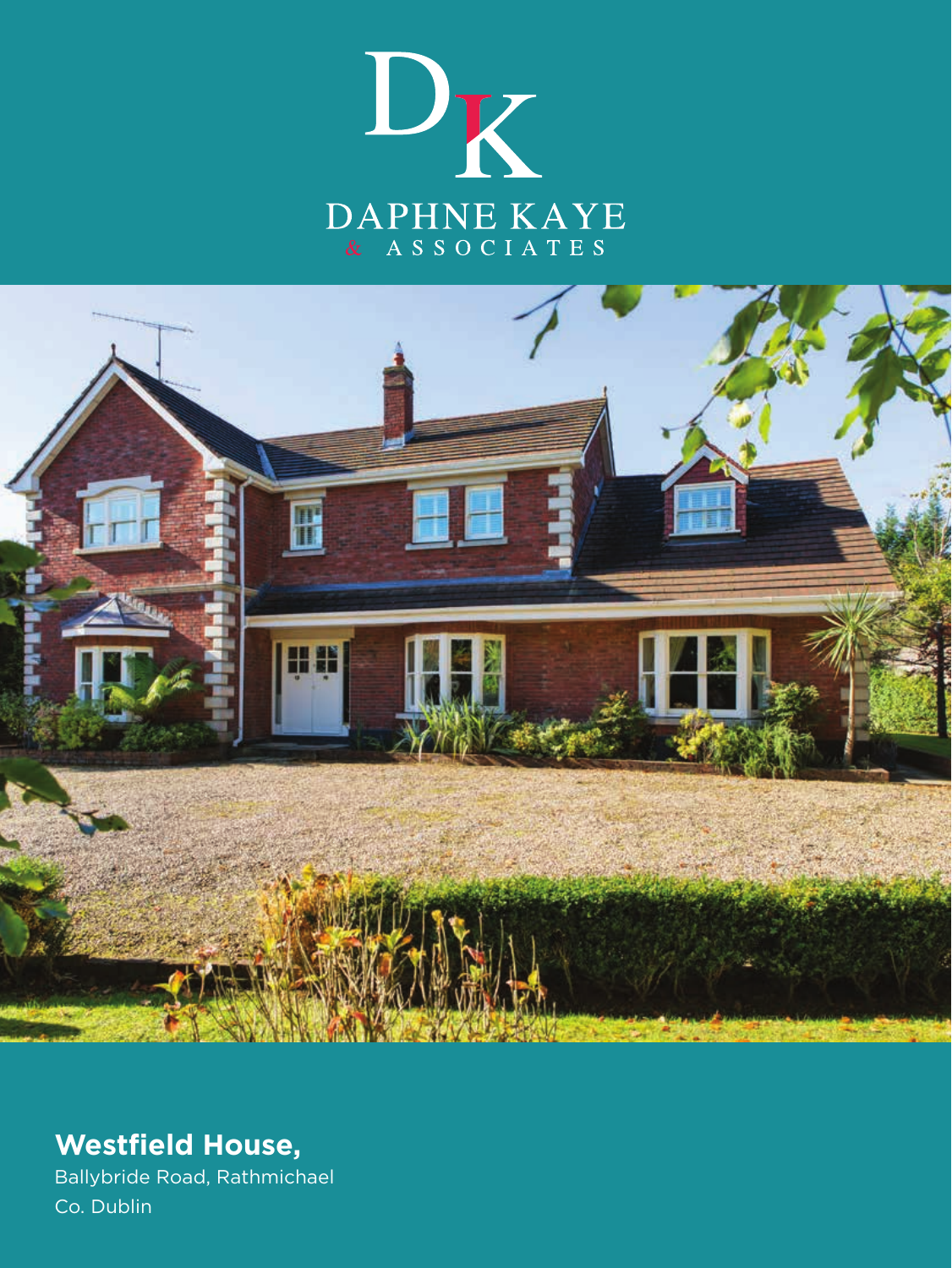# **Westfield House, Ballybride Road, Rathmichael, Co. Dublin**



Daphne Kaye & Associates is pleased to offer to the market this stunning family home in a prime Rathmichael location. Set behind high granite walls and approached via electronic gates leading to the sweeping tree lined driveway, this impressive detached red brick 6 bedroom residence stands on secluded grounds of c. 0.5 acre.

Westfield House is a most appealing detached family home extending to c. 330 sq m (3,552 sq ft). The well balanced accommodation offers spacious well planned interiors comprising rooms of good dimensions. To compliment the 6 double Bedrooms, there are 4 Reception rooms of generous proportions with feature high ceilings. Upgraded and stylishly appointed, this fine residence is presented in excellent condition and boast many quality features throughout.

Commanding a prime position in the heart of Rathmichael on the corner of Ferndale Road and Ballybride Road, the delightful gardens surround the residence and enjoy total privacy and an all day sunny aspect. Westfield House is within easy access of the N11, M50, Luas at Brides Glen and the Dart at Shankill. This prime family location is convenient to Shankill, Killiney, Foxrock and Enniskerry villages. Renowned schools in the area include Aravon, St. Gerards, Holy Child Killiney, St Annes and Rathmichael National Schools.

# **SPECIAL FEATURES**

- Private and secluded mature grounds of c. 0.5 acre
- 4 Receptions
- 6 double Bedrooms and 3 Bathrooms
- Solid Walnut high quality timber flooring
- Double glazing throughout with period style sash windows and attractive shutters
- Feature high ceilings
- Stunning Kitchen/Breakfast room
- Decorative radiator covers and recessed lighting
- Biocycle waste treatment system
- Oil fired central heating
- Illuminated gardens
- Intruder alarm
- Attractive fireplaces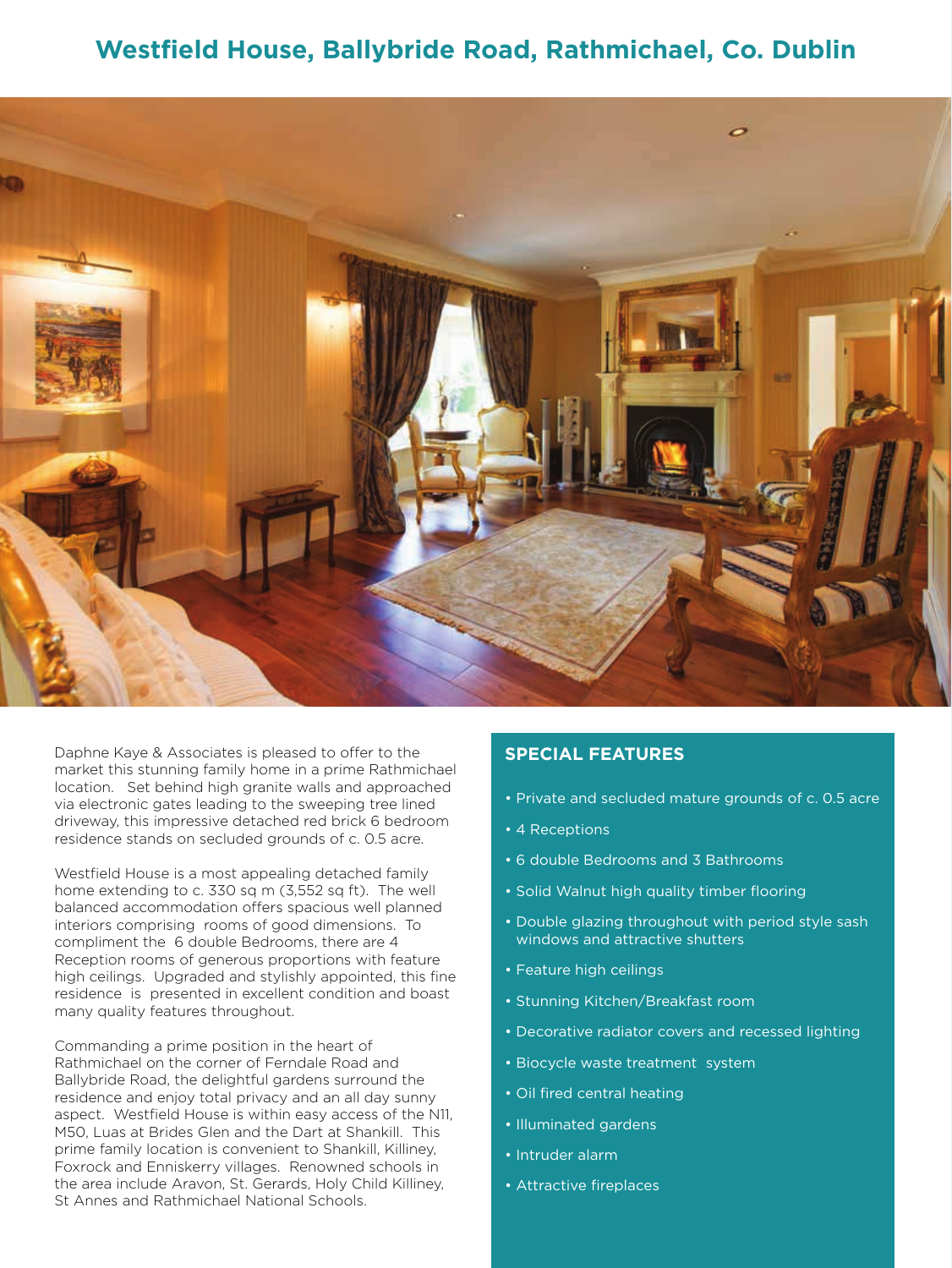

#### **ACCOMMODATION**

#### **Floor Area 330 sq m approx. / 3,552 sq ft**

#### **Reception Hall: 6.5m x 2.4m (21'4" x 7'10")**

with marble tiled floor, decorative radiator cover and recessed lights.

#### **Guest Cloakroom:**

White suite incorporating w.h.b. wall mirror and w.c.

Marble tiled floor.

#### **Double Drawingroom: 9.9m x 3.8m (32'6" x 12'6")**

with feature bay windows, superb marble open fireplace with cast iron inset and marble hearth. Wall picture lights and decorative radiator cover and attractive window seat. Walnut timber flooring. Recessed lights. French doors to gardens.

### **Family room: 4.8m x 4.7m (15'9" x 15'5")**

with Walnut timber floor. Attractive timber open fireplace with granite inset and brass surround and raised granite hearth. Flanked by attractive bookcases. Feature bay window. Decorative radiator cover.

#### **Dining room: 5.00m x 4.9m (16'5" x 16'1")**

with feature bay window fitted with a window seat. Extensive fitted book shelves and storage units. Recessed lights. French doors to gardens. Walnut timber floor. Glazed double doors to:

# **Kitchen/Breakfastroom: 5.8m x 4.4m (19'0" x 14'5")**

Most attractively fitted with handcrafted bespoke range of timber units incorporating illuminated granite worktop areas, granite topped breakfast island, 4 oven Aga, Powerpoint 4 ring gas hob, concealed extractor, Fisher & Paykel 2 drawer dishwasher, pantry and Belfast style sink. Recessed lights. Tiled floor.

#### **Utility Room: 3.2m x 3.2m (10'6" x 10'6")**

with tiled floor. Fitted units incorporating stainless steel sink, Beko cooker, Bosch dish washer, Whirlpool freezer and Zanussi dryer. Walk-in Hot Press with insulated cylinder. Door to gardens.

#### **T.V. Room/Livingroom: 6.8m x 3.7m (22'4" x 12'2")**

with Walnut timber floor. Decorative radiator cover. Dual aspect. French doors to gardens.

Feature staircase to spacious Landing.

#### **Master Bedroom 1: 6.6m x 5.10m (21'8" x 16'9")**

Exceptionally spacious Double Bedroom with triple aspect, feature porthole window and extensive range of fitted wardrobes and drawers.

#### **Dressing room: 2.7m x 1.02m (8'10" x 3'4")**  Superbly fitted

#### **Shower room En Suite: 4.2m x 1.5m (13'9" x 4'11")**

with white suite incorporating fully tiled power shower, twin w.h.b.'s on marble base, illuminated wall mirrors, w.c. and heated towel rail. Fully tiled walls and floor.

#### **Bedroom 2: 4.4m x 3.2m (14'5" x 10'6")**

Double Bedroom with fitted wardrobes.

#### **Shower room: 2.4m x 2m (7'10" x 6'7")**

with white suite incorporating power shower, w.h.b., illuminated wall mirror and w.c. Decorative radiator cover. Fully tiled walls and floor.

## **Bedroom 3: 3.3m x 3.2m (10'10" x 10'6")**

Double Bedroom with fitted wardrobes.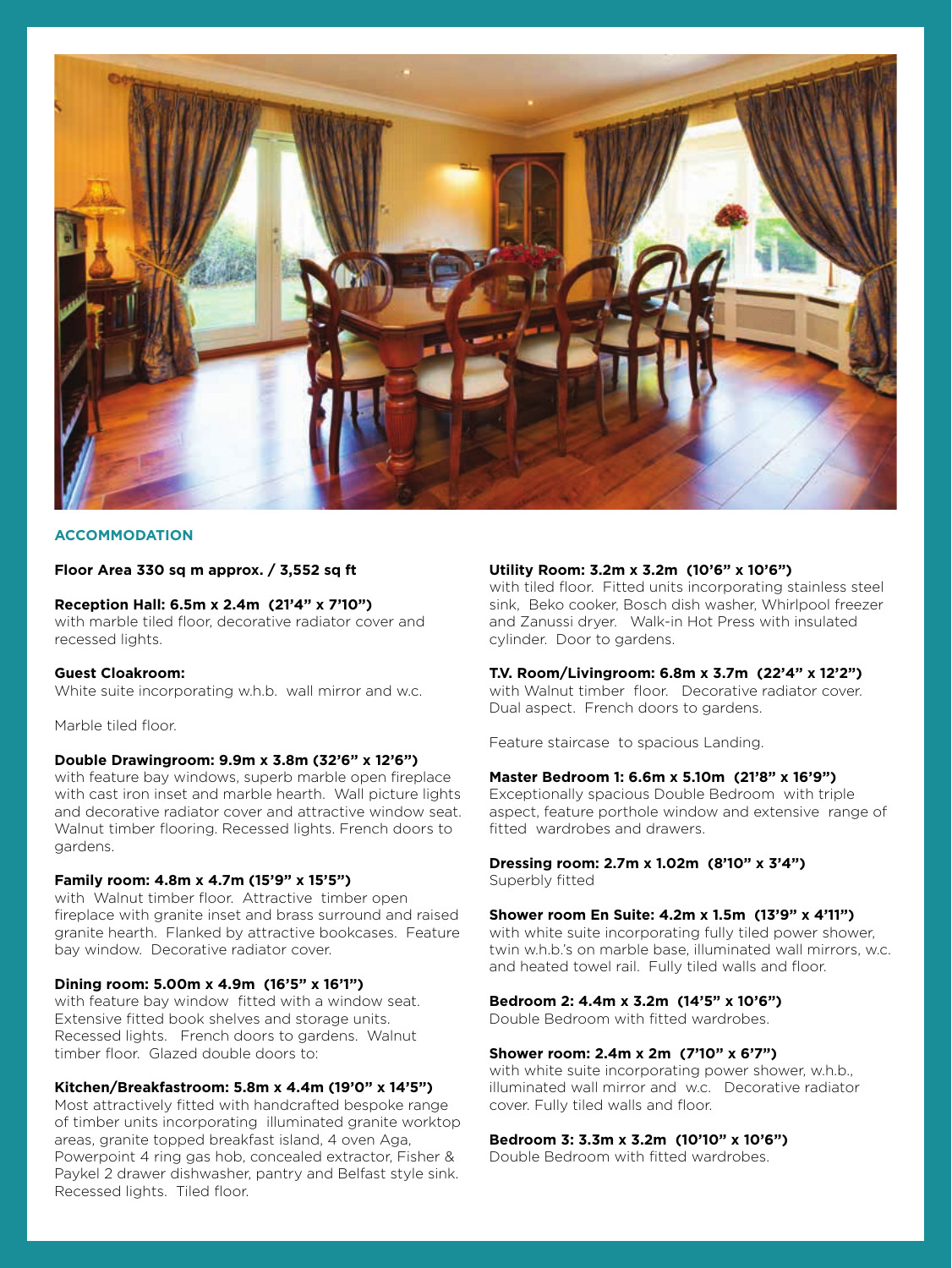

# **Bedroom 4: 4m x 3.10m (13'1" x 10'2")**

Double Bedroom with fitted wardrobes. Feature window.

## **Bathroom: 3.7m x 1.7m (12'2" x 5'7")**

White suite incorporating bath with tiled surround, shower attachment, walk-in tiled 'rainhead' shower, pedestal w.h.b., illuminated mirror door medicine cabinet, w.c. and heated towel rail. Fully tiled walls and floor.

# **Bedroom 5: 4.8m x 3.10m (15'9" x 10'2")**

Double Bedroom

**Bedroom 6: 4.4m x 3.2m (14'5" x 10'6")** 

Double Bedroom with fitted wardrobes.

# **GARDENS**

Surrounding the house, the delightful gardens of c. 0.5 acres, are set out in lawns and extensive patios of Indian Sandstone edged with an array of mature trees, shrubs and attractive bay hedging. Offering great privacy and an enviable westerly orientation.

Timber garden leisure structure with jacuzzi and sauna.

# **VIEWING HIGHLY RECOMMENDED**

# **BER DETAILS**

BER C3 BER No. 105259576 Energy Performance Indicator: 201.55 kWh/m2/yr



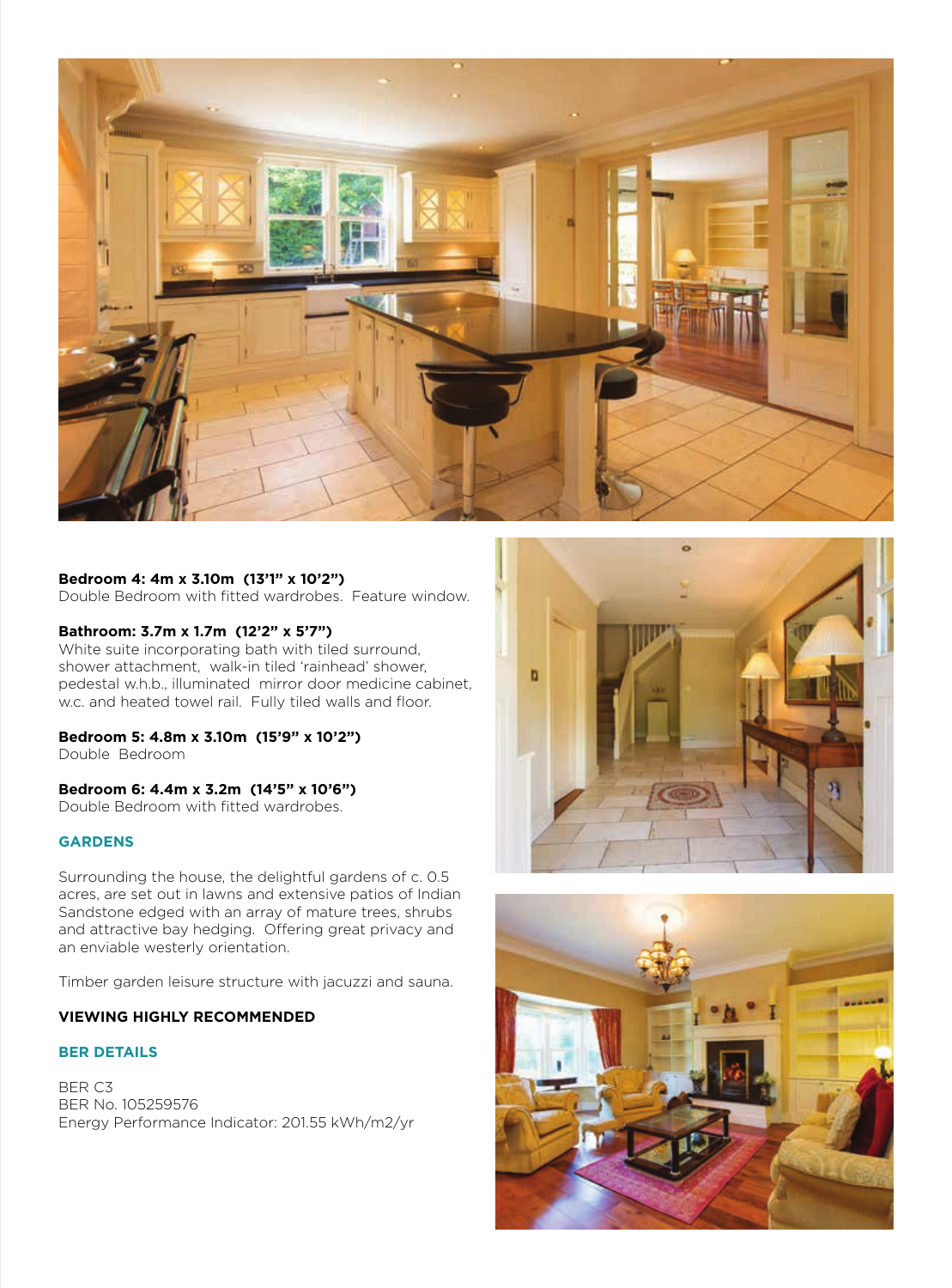